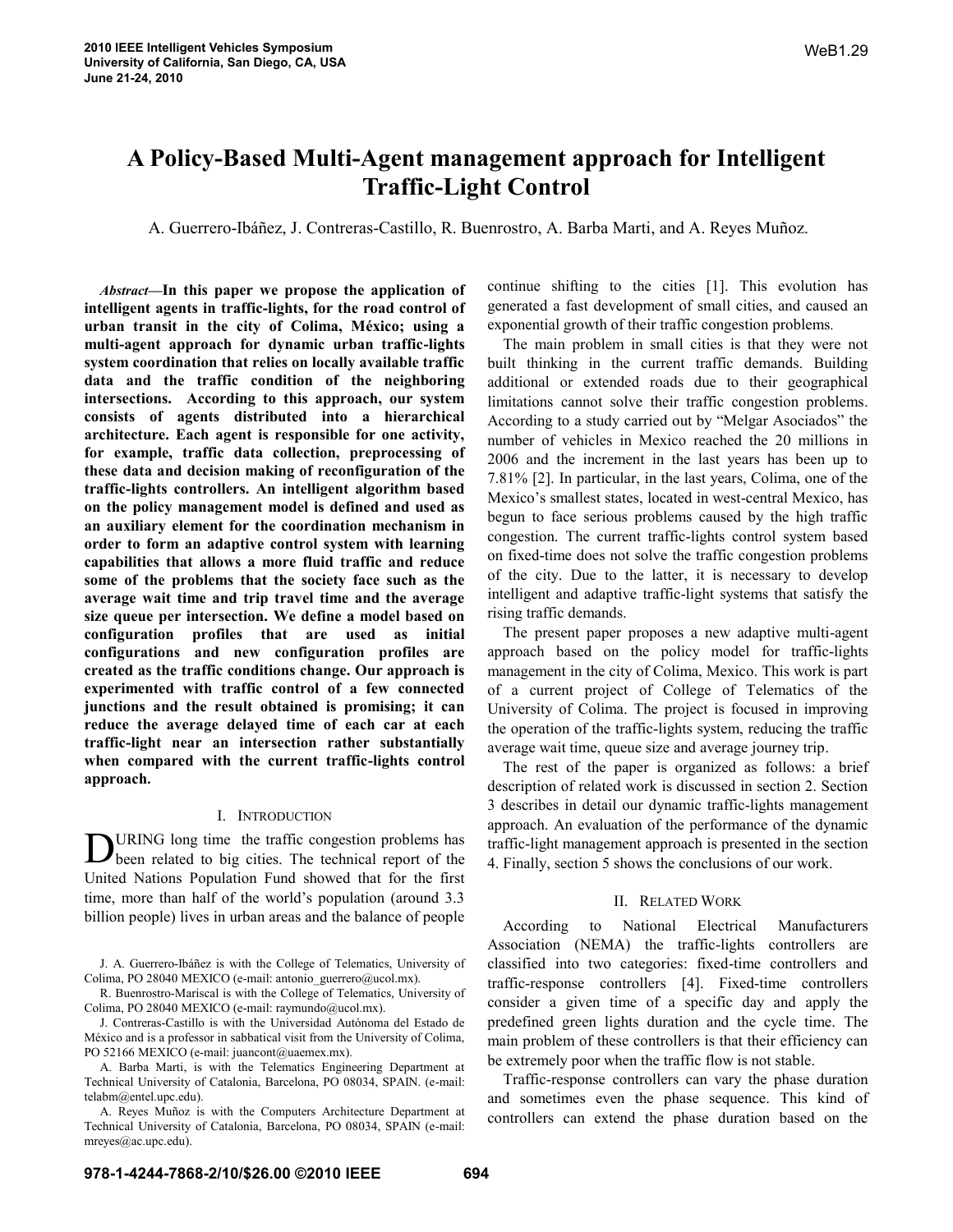number of waiting cars detected on each phase.

The more recent developments are focused on trafficresponsive control of large-scale urban networks. These works are based on fluid-dynamic model [5], queue size or the gaps between arriving vehicles [6] or agents [7].

Traffic parameters estimation has been an active research area for the development of Intelligent Transportation Systems [8]-[9]. Commonly, the conventional traffic information measurement used intrusive sensors, including inductive loop detectors, micro-loop probes and pneumatic road tubes. Some published works propose that "image tracking systems" as a method for traffic flow monitoring or radars [10][11]. Even though this method provides quantitative information of traffic flow, it has many limitations: 1) does not work properly for gathering real-time traffic condition information to large scale; 2) presence of the False Acceptance Rate (FAR) and False Rejection Rate (FRR), which generally produce erroneous identification of the number of vehicles.

One alternative that is becoming popular for monitoring is the Radio Frequency IDentification (RFID) technology [12],[13]. RFID offers an advanced system of individual identification without line of sight, without detection problems FAR or FRR, large storage capacity, simultaneous reading, the lowest level of maintenance, among other advantages.

# III. TRAFFIC-LIGHTS MANAGEMENT APPROACH

In this section we describe in detail our traffic-lights control approach. Some assumptions are considered for the proposed approach. We consider that the 100% of the vehicles is equipped with a RFID tag. We assume that at least two RFID readers are installed in each line.

# *A. Model description*

In this section, we describe the model of our approach. As mentioned before, it is based on a multi-intersection model (Fig. 1). In our system we uses the typical phase model used in the city in order to analyze the performance of our proposed approach (Fig. 1c).

# *B. Traffic Control Profiles*

As mentioned before, our approach defines a set of profiles for the traffic-lights configuration one for each traffic-light controller. Additionally, new profiles could be created if the traffic demand conditions change.

Figure 2 displays the elements of the *traffic control profile*. As shown, the profile is composed of:

- *ID\_Profile* is the profile identifier.
- *IP\_TrafficController* represents the IP address of the Traffic controller for a specific intersection.
- *CycleTime* describes the maximum and minimum values for the cycle time of the intersection.

*No\_TrafficLights* expresses the number of traffic-lights

into the intersection.



Fig. 1. Model description. Our approach is based on a multi-intersection scenario with four traffic-lights. a) Model of an isolate intersection. b) traffic-light used in our model. c) phase model.

We define a sub-profile for each road of the intersection. This sub-profile contains information about traffic-light identifier, the throughput of the road which represents the average traffic demand of the road that the profile can be support, the traffic controller which the traffic-lights belongs, and the configuration of the green duration of the traffic signal.



Fig. 2. Global structure of the traffic control profile.

Current model applied to control the traffic-lights uses a peak and an off-peak signal plan. Based on the current model we define main two profiles, an initial profile (profile 0) as the default configuration applied when the system starts and a second profile (profile 1) for peak hours. The main difference between our approach and the current approach is that we generate new profiles as the traffic demand conditions change.

# *C. Architecture*

The dynamic traffic-lights management approach is based on a centralized management model. This model consists of three components: the Traffic-light Controllers (TLC), the Traffic Control Center (TCC) and the traffic data collectors (TDC).

The internal elements of each component are shown in fig. 3. TLC controls the traffic-lights located in the intersection and processes all information that TDC gathered in each cycle time. The traffic status data processor module processes information. The communication with the TCC and the configuration of the different traffic-lights of the intersection is controlled by the coordinator module.

Additionally, TLC uses a knowledge base to stores information about the Intelligent Decision Engine (IDE)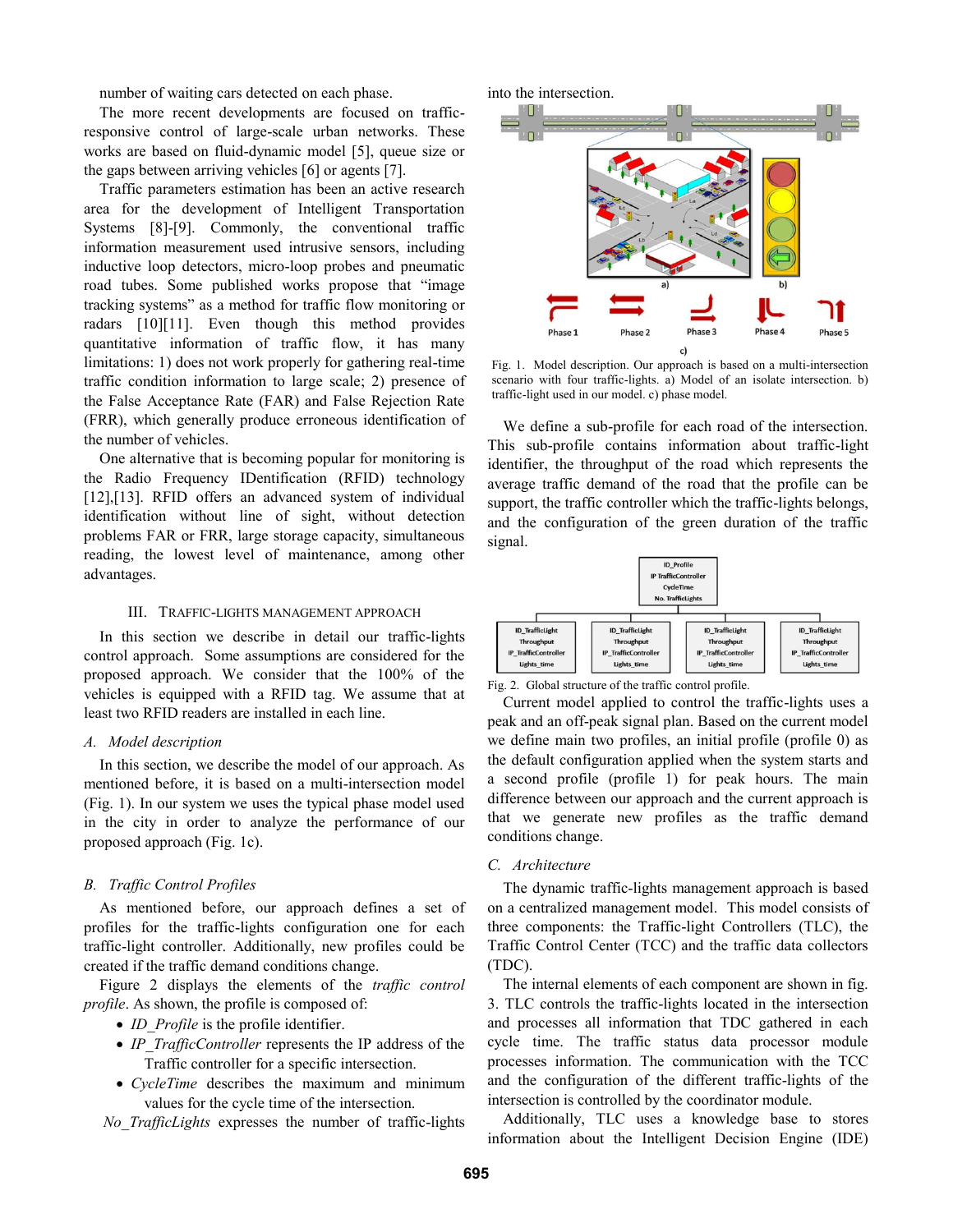decisions according to the traffic status.



Fig. 3. Architecture and internal components of our approach.

An example of the knowledge base is shown in table I. The knowledge base component keeps a copy of the profiles (This concept is explained in detail later). that have been applied by the TCC for this TLC. This database is used as a configuration model when the communication with the Traffic Control Center is broken. The purpose of this registry is to allow the system taking a profile previously configured, according to the traffic conditions and time of the day. TLC sends to TCC all collected information via a communication network. The communication network consists of wireless access points (802.11) and a set of routers that connect all access point to the TCC via the Internet.

TABLE I KNOWLEDGE BASE INFORMATION

| NNUWLEDGE DASE INFURMATION |            |                             |                 |                |  |  |  |
|----------------------------|------------|-----------------------------|-----------------|----------------|--|--|--|
| ID                         | <b>DAY</b> | <b>START</b><br><b>TIME</b> | <b>END TIME</b> | <b>PROFILE</b> |  |  |  |
|                            | Monday     | 6:00                        | 9:00            | Profile 0      |  |  |  |
| $\overline{2}$             | Monday     | 9:01                        | 10:00           | Profile 1      |  |  |  |
| 3                          | Monday     | 10:01                       | 15:00           | Profile 2      |  |  |  |
| 4                          | Monday     | 15:01                       | 24:00           | Profile 1      |  |  |  |
|                            |            |                             |                 |                |  |  |  |

The traffic data collector module (TDC) is based on a set of RFID readers that gather information about traffic condition for each road of the intersection. The readers capture the time-in for each vehicle passing within its reading range. As mentioned before, a set of two RFID readers are placed at each lane. The readers are classified as incoming readers and outcome readers according to the place where they are located. These RFID readers can help to calculate the queue length of each traffic flow to be serviced by a traffic-light. This value can be calculated from the discrepancy between the number of cars getting into and the cars leaving the queue of each lane.

We define a traffic data repository, which stores all information collected by RFID readers in a tag reference table. Each RFID-tag reader placed at each lane collects information about the tag ID, and the time when the tag crossed its reading range. The data engine is responsible for analyzing the stored data and generating a report of the traffic information. The information that the data engine sends TCC is the number of cars that passed during the defined green time, the queue length, and the average time between the different cars. In order to avoid a congestion problem in the network, the report is sent at the end of each cycle time.

Finally, TCC analyzes all information and sends suitable configurations to TLC. TCC manages all control processes for the traffic-light management. It is responsible for initializing, monitoring, analyzing, evaluating and taking decisions for each TLC, in order to make a reconfiguration, after performing a cycle time. TCC is composed of two modules (*IDE* and *dispatcher*) and a repository (*Traffic data information*). IDE is the component where the decisions of traffic control are taken. IDE retrieves *condition-action* rules from traffic data information base and tries to match the traffic conditions with the rules' condition parts. If any of these succeed, the actions parts of the eligible rules will be fired. The dispatcher module controls of all TLC connected. Finally, the traffic data information base stores all information regarded by each TDC and the configuration profiles defined for each TLC.

# *D. Traffic Control Algorithm*

In this section we explain the developed algorithm for the dynamic traffic control in order to facilitate the efficient traffic control at certain intersection. Our algorithm is based on a policy based management model, which allows defining a set of rules for intelligent selection of adequate times for the different traffic-lights in a multilane traffic flow of an intersection. We define two stages for our algorithm: fixed cycle and dynamic cycle. There is a common cycle time for all intersections that allow for coordination of different signalized intersections. Moreover, we specify a maximum cycle time as limit to variation.

In the first stage the time allocated to the cycle time is fixed at the beginning and it is kept during all time of execution of our model. The algorithm tries to adapt the traffic-lights green time according to the cycle time and traffic conditions for each intersection. This means that the duration of the signals is modified without affecting the cycle time. If the traffic congestion problems cannot be solved, we apply the second stage, which considers a dynamic cycle time based on the manipulation under demand of the duration of the signals on each road.

The algorithm considers a set of parameters for the dynamic configuration of the traffic-lights. These parameters consist of:

- Threshold of cars per road. Defines the minimum and maximum number of cars that should pass in each road according to the defined time.
- Threshold of headway. Represents the average time between cars that the sensor detects.
- Occurrence frequency (*OF*). Defines the maximum number of occurrences of a traffic congestion problem in a road that will trigger a reconfiguration. This parameter defines the threshold to detect a real congestion problem.
- Cycle time base. It is the default cycle time for an intersection.
- Cycle time max. Represents the maximum value that cycle time can get without affect other intersections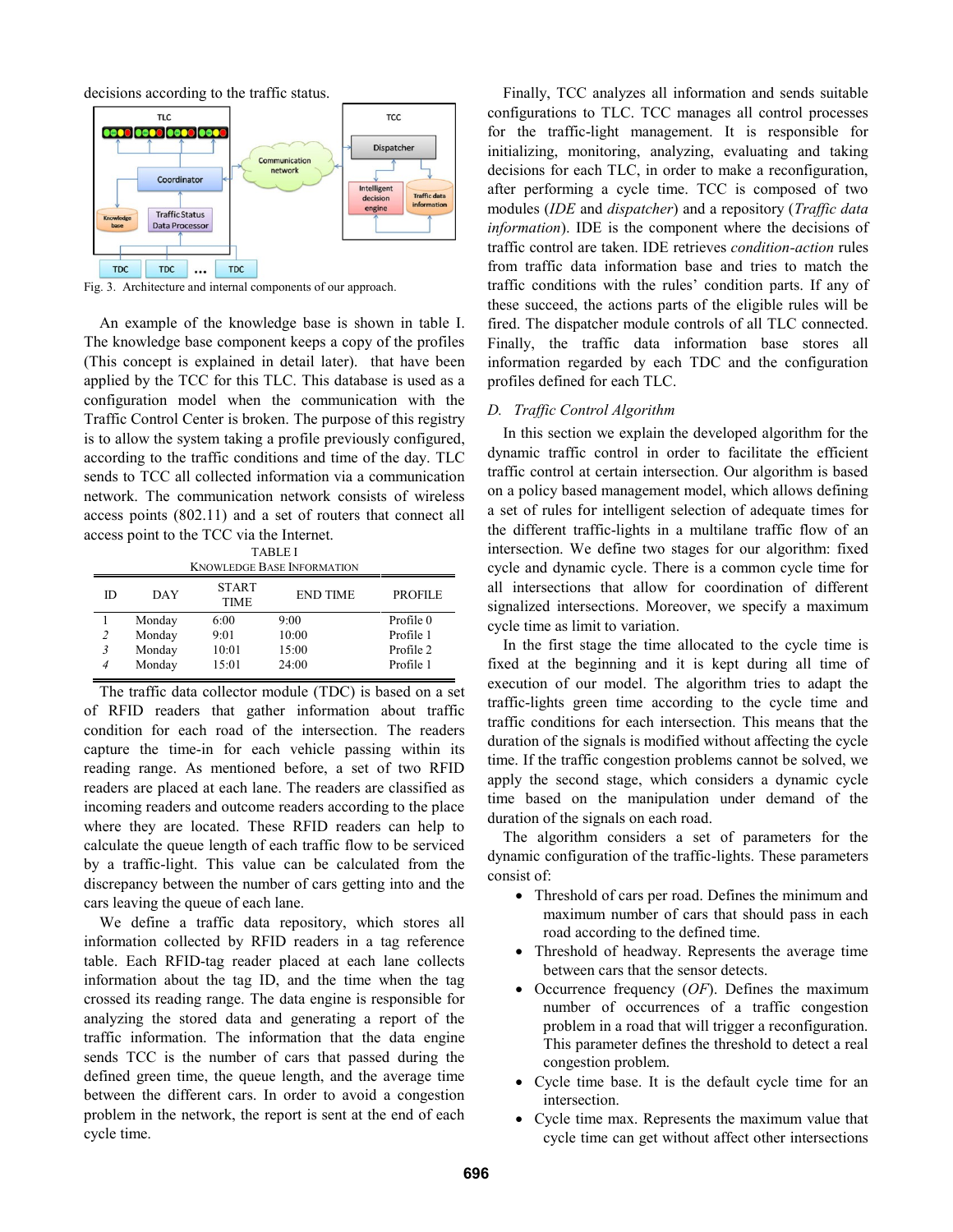and it is used in the scenario where the cycle time can be modified dynamically.

The algorithm examines all parameters and decides the adequate times for the different traffic-lights of the intersection.

The rules for traffic-lights control are in the form of *condition*  $\rightarrow$  *action*, where *condition* and *action* are a conjunction of sentences. Some of the traffic-lights conditions applied to our approach are defined as follow:

First, our algorithm checks if there is a traffic congestion problem in any road of the intersection. To do this, we compare the average number of vehicles that should pass during the green time and the average time between vehicles, which are defined in the traffic control profile, with the respective parameters of the current traffic conditions getting by the data traffic monitoring system. We analyze if the problem was a sporadic situation or it is a real traffic congestion problem. To do this, we define an incidence counter  $(P_L)$ , which defines the maximum number of incidences of a traffic congestion problem. If the number of incidences is more than  $P_L$ , we analyze the traffic conditions in order to select the new configuration for the traffic-lights. We check the parameters in order to avoid affecting the other roads with the change. If the other roads do not have problems, we calculate the maximum time that can be allocated to the green light of the road with the traffic congestion problem without change the cycle time. We create a new profile with the new configuration parameters, the new profile is stored in the database of the TCC and it is sent to TLC.

If the problem cannot be solved with defined cycle time we apply the dynamic cycle time scenario which modifies the cycle time duration according to cycle time max value. A new cycle time is calculated and a new time distribution for the different traffic-lights is allocated. We create a new profile with the new configuration parameters, the new profile is stored in the database of the TCC and it is sent to TLC. A pseudo-code of the algorithm is shown as follow:

*RULE: If queue lenght(La,Lb,Lc,Ld) = 0 and light(green) then Change next\_phase*

*RULE:* If current\_car(La,Lb,Lc,Ld)  $\geq$  Profile (current\_car, *La,Lb,Lc,Ld) and space\_time() then {* 

 *increase counter for road;*

*RULE: If counter(La,Lb)* >  $P_L$  and *current\_car(Lc,Ld)*  $\geq$  *Profile (current\_car, Lc,Ld)* and space\_time() >  $S_{min}$  **then** 

 *find\_max\_time(La,Lb); create\_new\_profile(La,Lb,Lc,Ld); send\_new\_profile;*

*}*

*{* 

 *{*

 *} RULE: If counter(La,Lb) > P<sub>L</sub>* and *current car(Lc,Ld)*  $\leq$  *Profile (current\_car, Lc,Ld)* and space\_time()  $\leq S_{min}$  **then** 

*find max time*(*La,Lb, CT*<sub>*max</sub>*)*;*</sub>  *create\_new\_profile(La,Lb,Lc,Ld);*  *send\_new\_profile;*

 *}*

 *{* 

*RULE: If counter(Lc,Ld)* >  $P_L$  *and current\_car(La,Lb)*  $\geq$  *Profile (current\_car, La, Lb)* and space\_time() >  $S_{min}$  **then** 

 *find\_max\_time(Lc,Ld); create\_new\_profile(La,Lb,Lc,Ld); send\_new\_profile;*

 *} RULE: If counter(Lc,Ld) > P<sub>L</sub> and current\_car(La,Lb)*  $\leq$  *Profile (current\_car, La, Lb)* and space\_time()  $\leq S_{min}$  then  *{*

```
 find_max_time(Lc,Ld, CTmax);
create_new_profile(La,Lb,Lc,Ld);
send_new_profile;
 }
```
# IV. EVALUATION AND RESULTS

behavior of the proposed approach, we compare our proposed approach with the fixed time approach used in the city. To evaluate the performance of our proposed approach, we carried out some simulations in a multi-agent programmable modeling environment software. The traffic simulator employed in this research was developed in NetLogo [15].

The rest of the section describes the simulation setup; the traffic scenarios used in the conducted simulation study; and the obtained results.

#### *A. Simulation setup*

The arterial road network consists of three intersections located over 0.5Km distance along an arterial road. Each intersection is composed of two roads. Horizontal road is three lanes wide, central lane for go-forward, right lane for go-forward or right-turn and left lane for left-turn, while vertical roads are one lane roads.

Vehicles are generated according to a uniform distribution trying to simulate the current traffic of the city. When created, vehicles receive different features such as speed and turn probability. Vehicles are created to reach a cruising velocity of 14 m/s. Their acceleration is 2 m/s, which mean that they reach their cruising speed in 7 seconds. Their deceleration is 4 m/s<sup>2</sup>. Each vehicle is driven by a basic controller that keeps a safe distance and reacts automatically to change traffic-lights.

For roads where vehicles can choose between two lanes, the controller chooses a lane randomly at the beginning of its course according to the turn probability. Traffic-lights are located at the two roads intersection. The signal plans we use are composed of five phases which were explained in section II. During their travel, vehicles are delayed if they encounter red lights. As soon as a vehicle stops due to a traffic-light, it starts to compute wait time in the intersection. We used the current configuration of the traffic-lights duration, which is shown in Table III.

> TABLE II TRAFFIC-LIGHT CONFIGURATION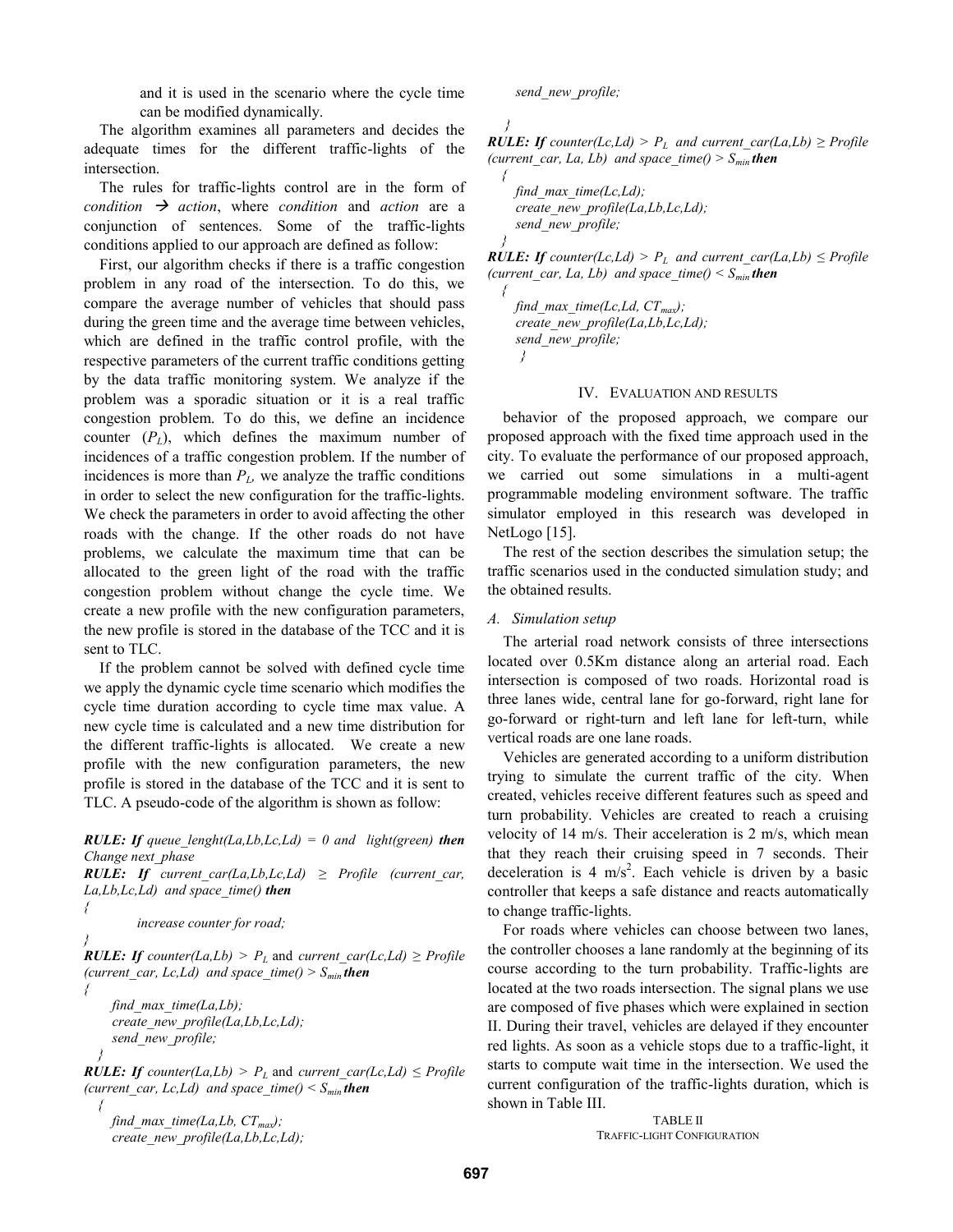|         | Phase | <b>DURATION</b><br>(seconds) |
|---------|-------|------------------------------|
| Phase 1 |       | 10                           |
| Phase 2 |       | 30                           |
| Phase 3 |       | 10                           |
| Phase 4 |       | 16                           |
| Phase 5 |       | 16                           |

## *B. Simulation scenarios*

The proposed approach was evaluated on two different scenarios that represent real scenarios of low traffic demand (scenario 1) and traffic demand in peak hours (scenario 2). The information of the traffic demands for both scenarios is shown in Table III. We programmed the cars to record their delayed time while they are in a queue, their speed when the car is moving and their trip waiting time (TWT). We use this information from every car to find out the average delayed time, the average trip waiting time and the average speed of all cars during the traffic simulation in real-time whenever required.

In order to evaluate the performance of our proposed approach we analyzed four parameters: average delayed time, average speed, average queue size for each direction and the average trip waiting time. We compared our proposed and the current traffic control approaches. The results are shown in the following subsection.

#### *C. Simulation results*

We show the results obtained by the simulation process. First part presents the results for the scenario 1 when we have a few traffic demands.

TABLE III

| 1731212 111                                |                |                |  |  |  |  |  |
|--------------------------------------------|----------------|----------------|--|--|--|--|--|
| PERCENTAGE OF DISTRIBUTION OF VEHICLES PER |                |                |  |  |  |  |  |
|                                            | <b>TRAFFIC</b> | <b>TRAFFIC</b> |  |  |  |  |  |
| <b>DIRECTION</b>                           | <b>DEMAND</b>  | <b>DEMAND</b>  |  |  |  |  |  |
|                                            | (SCENARIO 1)   | (SCENARIO 2)   |  |  |  |  |  |
| Horizontal / vertical                      | $80\% - 20\%$  | $70\% - 30\%$  |  |  |  |  |  |
| Left-turn probability                      | 20%            | 20%            |  |  |  |  |  |
| Right-turn probability                     | 15%            | 15%            |  |  |  |  |  |
| Simulation time                            | $2$ hrs.       | $2$ hrs.       |  |  |  |  |  |
| Average number of cars                     | 50             | 200            |  |  |  |  |  |
| per intersection                           |                |                |  |  |  |  |  |

Figure 4 shows the average wait time for the scenario 1 obtained by both traffic-lights control mechanisms. As can be noted, the results show that our approach reduces the wait time in both directions compared to current approach. This delay is due to the cars must wait that all phases be completed. However, our model can manipulate the duration and sequence of the traffic-lights, when a road does not have wait cars, our model change to the next phase.

According to the results shown in the figure 4, the wait times for north-south direction is reduced 16%, for south-north 59%, for east-west 57% and for west-east up 33% regarding current traffic control approach.

The next parameter evaluated was the trip wait time. Average trip wait time is considered from the car enters to the road network to the car leaves the road network by an exit gate.



Fig. 4. Average wait time obtained by a) current approach and b) proposed approach for situations of low traffic demand.

The results for average trip wait time (expressed in minutes) are compiled in figure 5. As the number of vehicles traveling on the road network is increased, the average journey time begins to increase noticeably as the system becomes congested. We can observe a better performance of our proposed traffic control approach regarding current traffic control approach. Our proposed approach performs 34% better than current traffic control.



Fig. 5. Average trip wait time obtained by a) current traffic control and b) proposed traffic control approach for situations of low traffic demand.

Second part of the results presents the performance of both traffic control approaches in situations of high traffic demand. Figure 6 shows the average wait time obtained by both traffic-lights control mechanisms in situations of high traffic demand. As can be noted, the results show that our approach reduces the wait time in both directions compared to current approach. According to the results shown in the figure 9, the wait times for north-south direction is reduced 16%, for south-north 40%, for east-west 42% and for westeast up 35% regarding current traffic control approach.



Fig. 6. Average wait time obtained by a) current traffic control mechanism and b) proposed traffic control approach for situations of high demand.

Finally, we present the results of the average trip wait time for high traffic demand situations. Figure 7 show the performance of both traffic control approaches. As can be observed, our proposed approach reduces the average trip wait time up 29% regarding current traffic control approach.